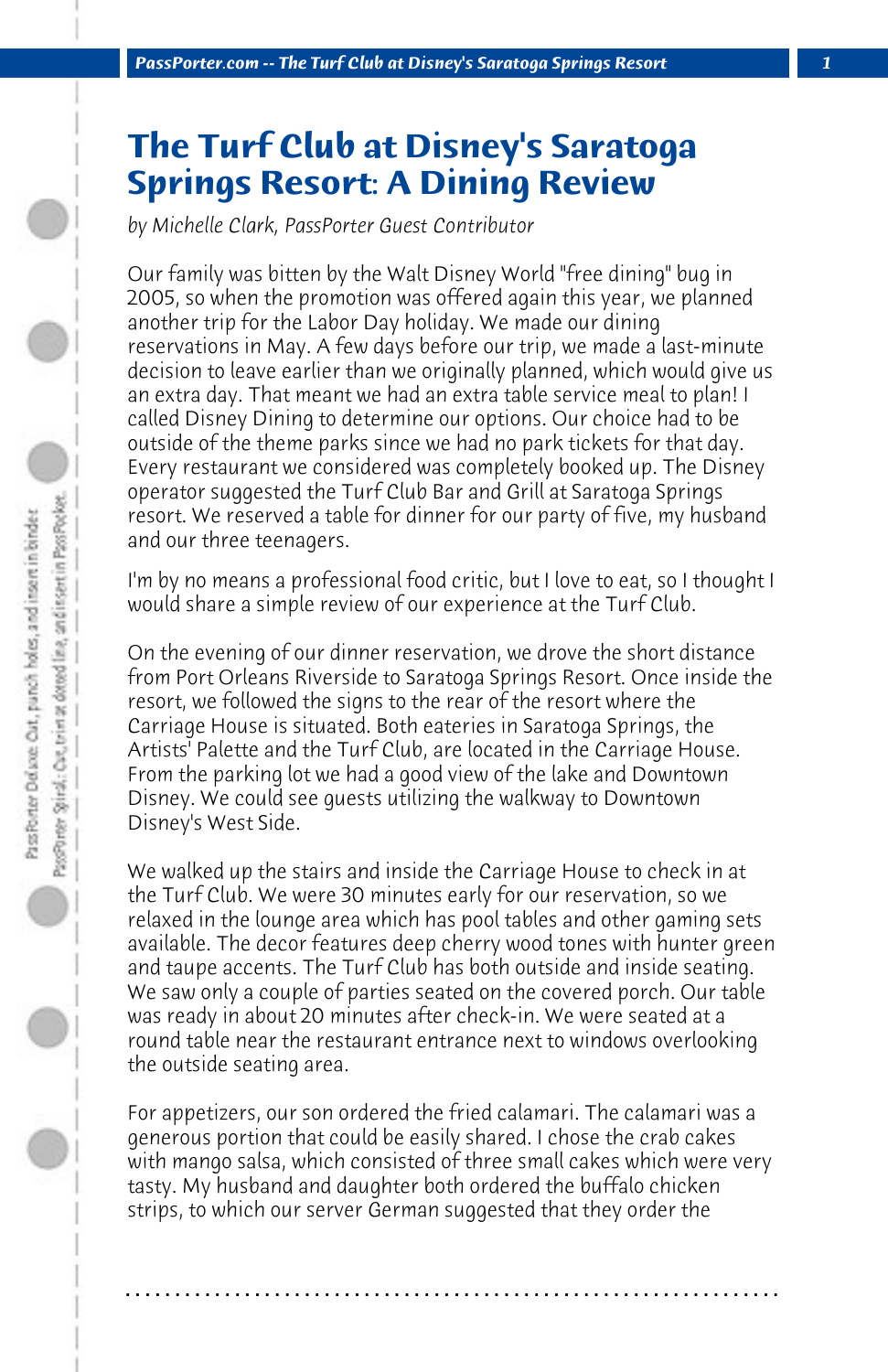buffalo sauce on the side as it was very spicy. This appetizer included three good-sized chicken strips. Our youngest selected the onion rings, which was probably the best value for an appetizer at only \$4.99. The onion rings were served in a large basket with three dipping sauces and was more than one person could eat!

Our entree selections were pretty simple. My husband, son, and I all ordered the Grilled Top Sirloin Steak. I chose to add the blue cheese, Portobello mushrooms, and balsamic-port glaze topping while my husband and son decided to top their steaks with crab meat and grain mustard sauce. My steak (ordered medium) was a bit dry, but the other steak eaters at our table (who ordered medium rare) declared theirs to be the best steaks they had ever eaten! The blue cheese topping on my sirloin had a sharp, salty taste and was well complimented by the balsamic-port glaze. The sirloin steak is served with a side order of Turf Club potatoes which are velvety scalloped potatoes that were heavenly! Both of our daughters decided on the Penne Pasta with Shrimp. They were a little disappointed that the pasta was not served with a cream-based sauce like they have eaten at other Disney restaurants.

From the moment our kids first glanced at the dessert menu, all three were anxiously awaiting the chance to sample the Chocolate Lava Cake. When it came time to order dessert, German came to our table and informed us that they had unfortunately run out of the Chocolate Lava Cake. He explained that they had never been out of a dessert before, but there had been a larger crowd than usual at the restaurant that evening. After the let-down, most of our party ordered the individual apple pie with vanilla ice cream and the cheesecake with vanilla sauce and seasonal berries. My son and husband enjoyed the apple pie, but declared it to be a typical apple pie. I am a true cheesecake lover, and the Turf Club did not disappoint! The cheesecake was a very large portion, so large that two people could easily enjoy it. The vanilla sauce was so smooth and added just enough punch to raise this dessert from great to spectacular!

Our server German took very good care of us. He was friendly and accommodating, and even offered to snap a picture of our entire group at our table.

Overall, we were very pleased with the quality of food and the service at the Turf Club Bar and Grill and would eat there again. But, we'll check on the availability of the Chocolate Lava Cake first!

*About The Author: Michelle Clark is the mother of three teens who provide her with endless scrapbooking subjects! Michelle and her family are currently planning their 11th trip to Orlando's theme parks. She is also a*

**. . . . . . . . . . . . . . . . . . . . . . . . . . . . . . . . . . . . . . . . . . . . . . . . . . . . . . . . . . . . . . . . . .**